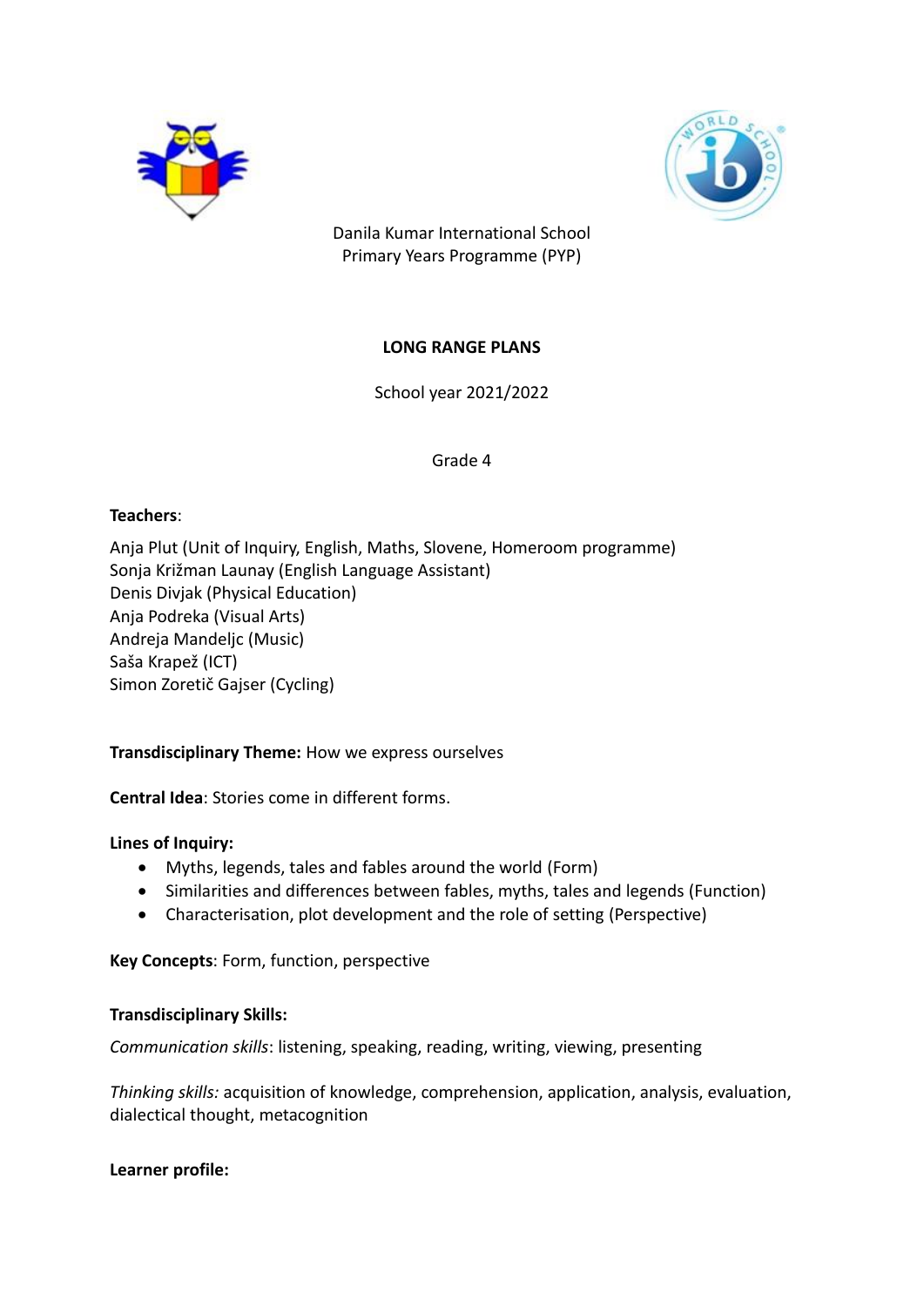Communicator, open-minded, reflective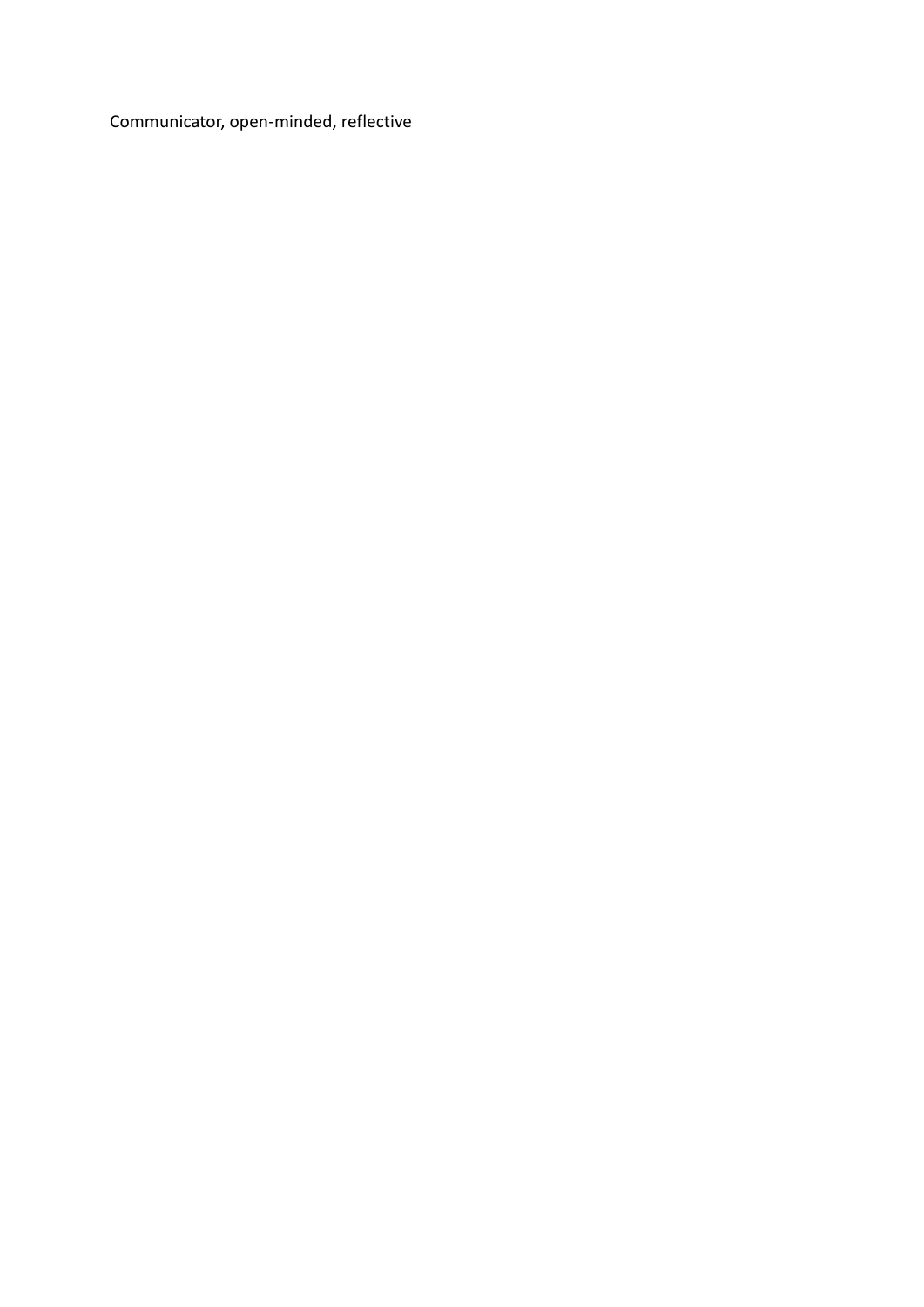# **Taught within the Unit of Inquiry - learning through language (English)**

### WRITTEN LANGUAGE

### Reading

- Read a range of texts for information and pleasure with increasing understanding and accuracy at grade level
- Read daily for enjoyment and information, for sustained periods, at school and at home
- Read aloud with fluency, understanding, regard to punctuation and with increasing expression
- Identify the elements of plot
- Are able to reflect upon and analyse details of character and plot
- Recognise structural and stylistic differences between fiction and non-fiction
- Independently select the appropriate reading strategy for the purpose of the activity (scanning, skimming, rereading)
- Categorise literature (fable, myth, biography, novel)
- Appreciate authors' use of language and begin to recognise meaning beyond the literal
- Appreciate the structural and stylistic differences between fiction and non-fiction
- Show appreciation of different writing styles
- Locate, access, organise information from a variety of the purpose of sources
- Generate new questions after reading and connect these to prior knowledge and experience
- Show familiarity with the standard organisation of an informational text

## Writing

- Display a sense of audience by writing in a variety of styles for a range of purposes (fable, myths)
- Use an appropriate writing process independently
- Use appropriate paragraphing
- Use increasingly complex sentence structure
- Use appropriate punctuation and grammar (apostrophes, quotation marks, colons, semi-colons)
- Plan, organise and complete writing projects of increasing length and complexity
- Use a range of vocabulary including content-specific vocabulary
- Use standard spelling for most words and use appropriate resources to check spelling
- Have a fluent and legible style of handwriting (cursive)
- Write engaging stories that have recognisable and appropriate structure
- Show individuality and creativity in writing style
- Start developing their own voice and style
- Respond critically to the writing of others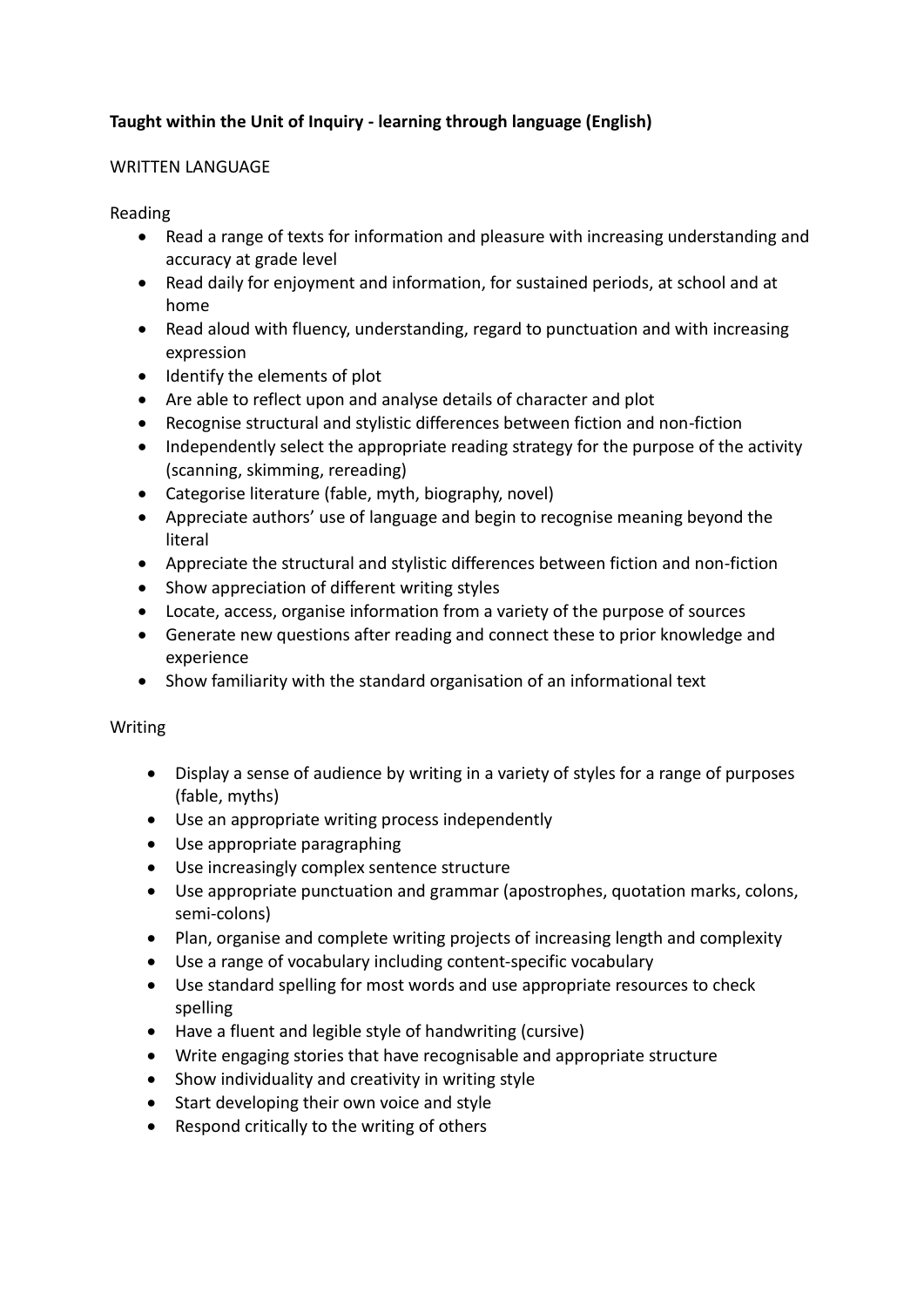#### ORAL LANGUAGE

Listening and speaking

- Use discussion to (generate) develop, modify and present ideas
- Use a wide vocabulary and complex sentence structures accurately
- Listen appropriately for a sustained period and for a variety of purposes
- Show interest and respect for other languages
- Identify and appreciate differences and similarities between languages
- Have an increasing awareness of the power of oral language, how it can help to construct meaning and connect with others
- Use speech appropriately to inform, entertain and influence others
- Be aware that oral language is a medium for learning, as well as for individual enjoyment
- Interact confidently in a variety of situations
- Use a (wide) range of linguistic structures and features to present ideas and information
- Adapt speaking and listening strategies to the context, purpose and audience
- Reflect upon communication to monitor and assess their learning

### VISUAL LANGUAGE

Viewing and presenting:

Interpret and analyse the purpose and point of view of a visual presentation

## **Taught within the Unit of Inquiry - learning through Maths**

DATA HANDLING

- Understand that probability is based on experimental events
- Begin to express probability using simple fractions
- Begin to use probability to determine mathematically fair and unfair games and to explain possible outcomes
- Begin to use tree diagrams to express probability using simple fractions
- Begin to understand that the mode can be used to summarize a set of data
- Understand that one of the purposes of a database is to answer questions and solve problems
- Interpret range and scale on graphs
- Begin to identify the mode of a set of data

#### MEASUREMENT

Read and write digital and analogue time on 12-hour and 24-hour clocks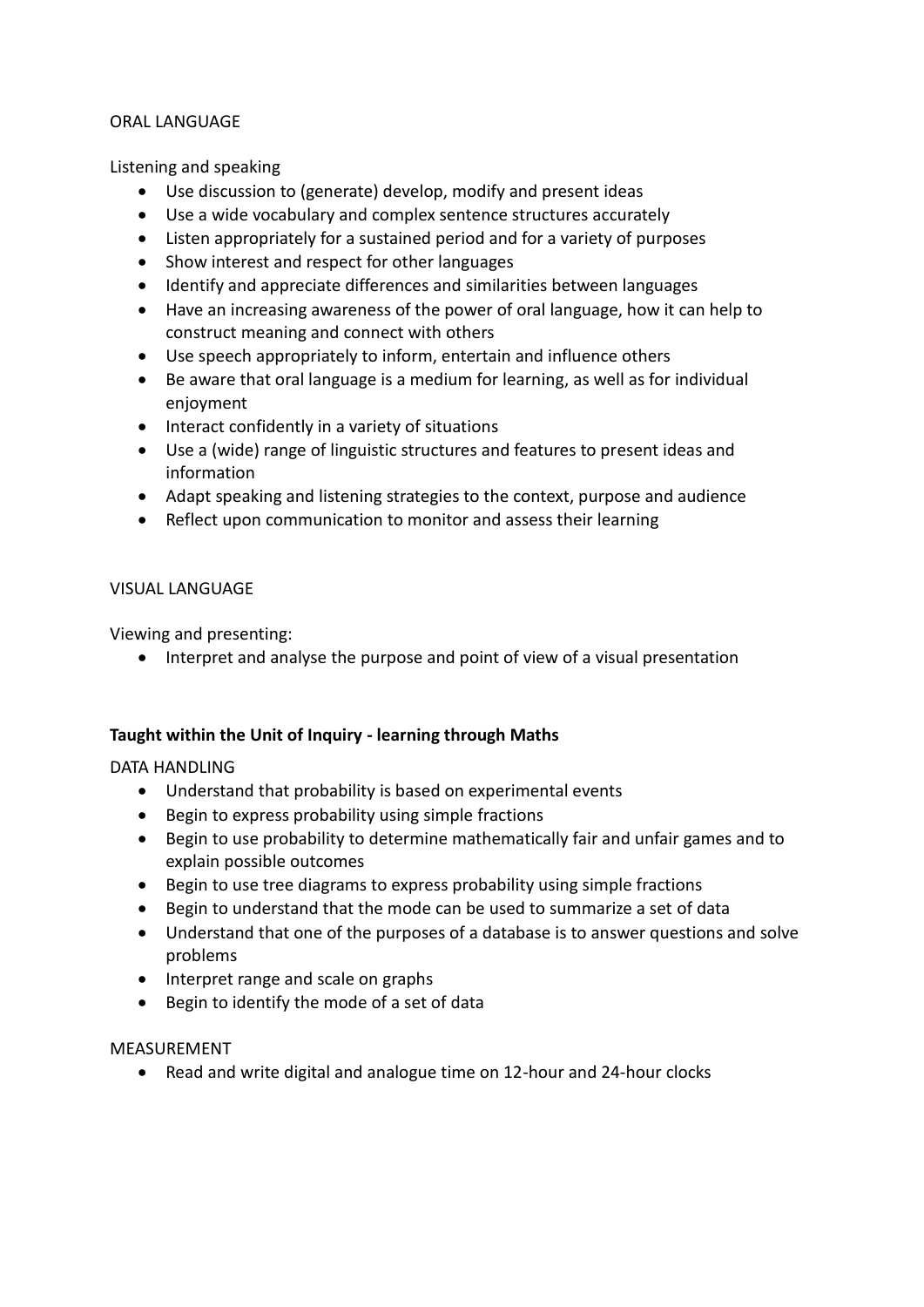# **Taught within the Unit of Inquiry - learning through Visual Arts**

### RESPONDING

- Express feelings and ideas through art
- Start to develop awareness that people have used artwork as an expression of their feelings in response to a situation
- Develop appreciation of art as a form of communication and as an expressive language in its own right

### CREATING

- Use a sketchbook as an everyday tool to reflect, to discover and to develop personal interests, and as a source of on-going information
- Develop sensibility for mixing colours in colour and shade tones
- Creatively combine handwriting and drawing in art works
- Use a personal interest, belief or value as the starting point to create a piece of artwork
- Combine and use variety of media, including IT, to explore and express ideas

## **Taught within the Unit of Inquiry - learning through Music**

#### RESPONDING

- sing with accuracy and control focusing awareness on the musical elements (pitch, rhythm, timbre, diction, posture, tempo, dynamic)
- recognize music from a basic range of cultures and styles
- identify similarities and differences in various arts
- express their experiences, formed while they listen to music, through other arts
- reflect upon how their music expresses their personal voice and the impact it has on others

#### CREATING

- improvise upon a basic pattern to reinforce the importance of the individual within the group
- deliver a musical message to parents, kindergarten children, and friends)

## **Taught within the Unit of Inquiry - learning through PE**

use different relaxation techniques (STORY TIME YOGA)

## **Taught within the Unit of Inquiry - learning through PSE**

IDENTITY

Students implement their personal strengths in order to contribute to shared goals

#### **INTERACTIONS**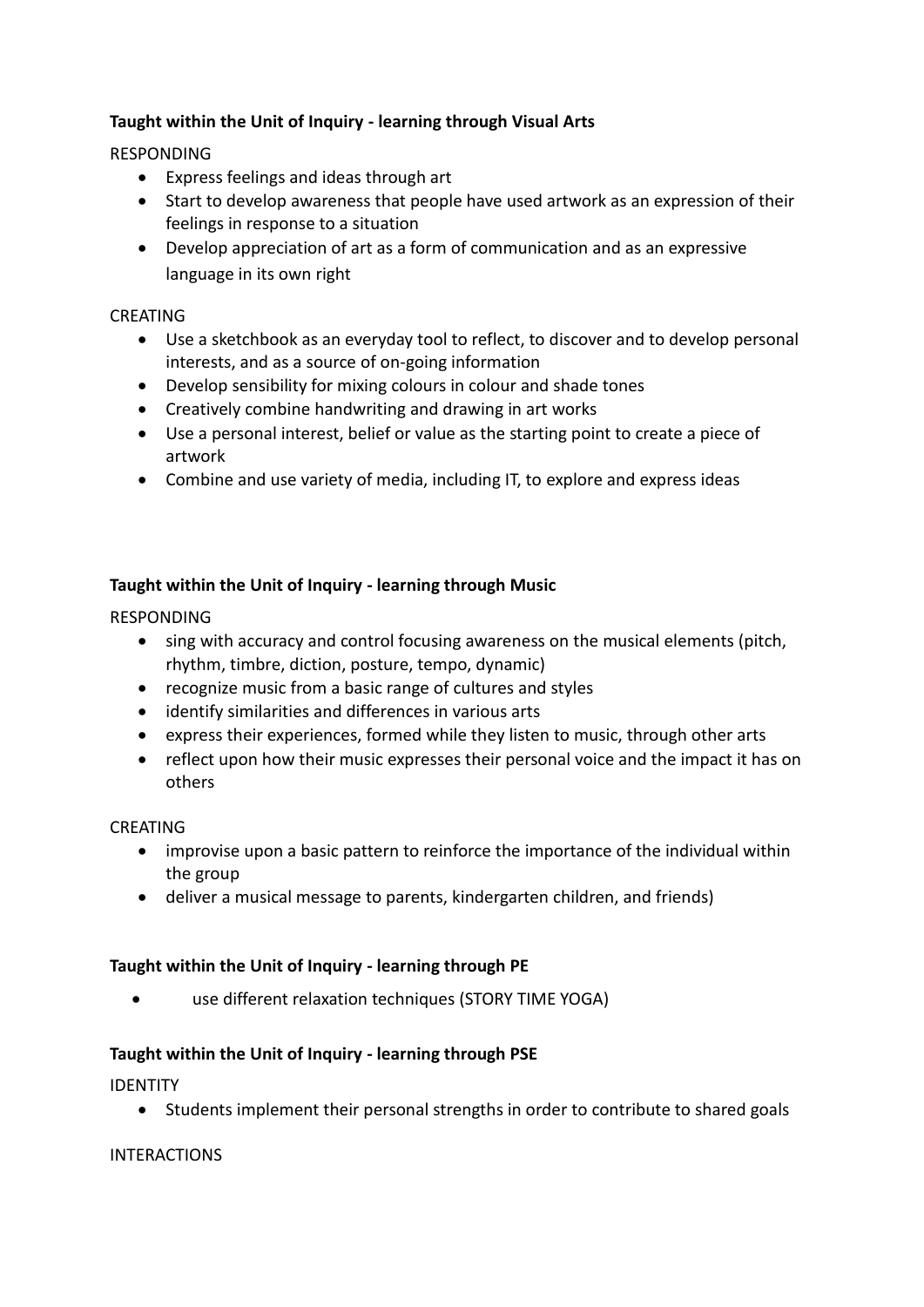Students take responsibility for their own behaviour and recognise the areas that could be improved

# **Taught as subject-specific (inquiry into maths)**

# NUMBER

- Model multiplication of whole numbers (multiplying by 1-digit number)
- Use the language of multiplication, for example, factor, multiple, product
- Use fast recall of multiplication number facts in real-life situations
- Use mental and written strategies for multiplication in real-life situations
- Describe mental and written strategies for multiplication
- Estimate product in real-life situations

# PATTERN AND FUNCTION

- Understand that patterns can be analysed and their rules identified
- Understand that multiplication is repeated addition and that division is repeated subtraction
- Understand the inverse relationship between multiplication and division
- Understand the associative and commutative properties of multiplication.
- Describe the rule for a pattern in a variety of ways
- Represent rules for patterns using words and symbols
- Identify a sequence of operations relating one set of numbers to another set.
- Select appropriate methods for representing patterns, for example using words and symbols
- Use number patterns to make predictions and solve problems
- Use the properties and relationships of the four operations to solve problems.

# SHAPE AND SPACE

- Understand the common language used to describe shapes
- Analyse and describe 2D shapes

# **Taught as subject-specific (inquiry into Visual Arts)**

- Create artwork for a specific audience
- Develop fine motor skills

# **Taught as subject-specific (learning through ICT)**

- Retrieve information relevant to an inquiry by conducting an effective search,
- cite all sources used when presenting research,
- validate the content of some websites to check for accuracy,
- use ICT to plan an information search or generation of information, recognising some pattern within the information.